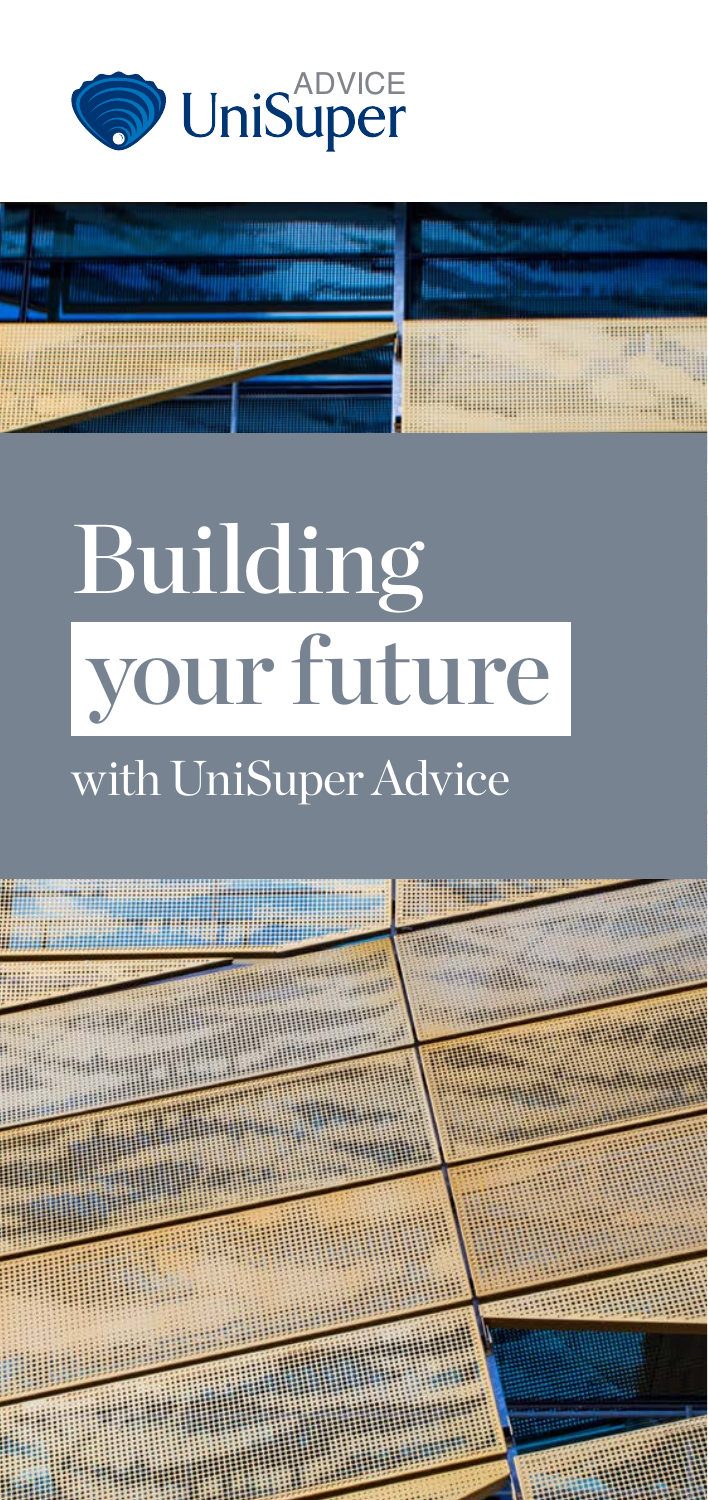#### **More than great super**

As a UniSuper member, you have access to more than great super.

Your membership gives you access to a range of products and services designed to help you achieve the retirement lifestyle you're seeking, and accomplish your broader financial goals.

One of these services is UniSuper Advice.

#### **Why choose UniSuper Advice?**

UniSuper Advice is a team of experienced, highly qualified financial advisers with expertise in both superannuation and broader financial matters. We can help you design a personal plan for achieving the pre- or post-retirement lifestyle you're seeking, and advise you on investments, insurance and cash flow management. If you're after more general advice, we can help you there too.

You work hard for your money. We can help it work harder. And because UniSuper Advice doesn't pay commissions, and our advisers don't receive commissions, you can be sure we're acting only in your best interests.

We can help you navigate a broad range of financial topics, including:

- $\rightarrow$  super and retirement income planning
- $\rightarrow$  general debt management
- $\rightarrow$  wealth creation (investing and regular savings plans)
- $\rightarrow$  protecting assets and income through the right level of life insurance
- $\rightarrow$  remuneration planning
- $\rightarrow$  estate planning and wealth distribution
- $\Rightarrow$  cash flow planning, and
- $\rightarrow$  aged care advice.

We see members who are keen to establish a plan for achieving their goals, or to review their current arrangements to ensure they're on track. We can work with you to pinpoint ways of maximising your financial situation.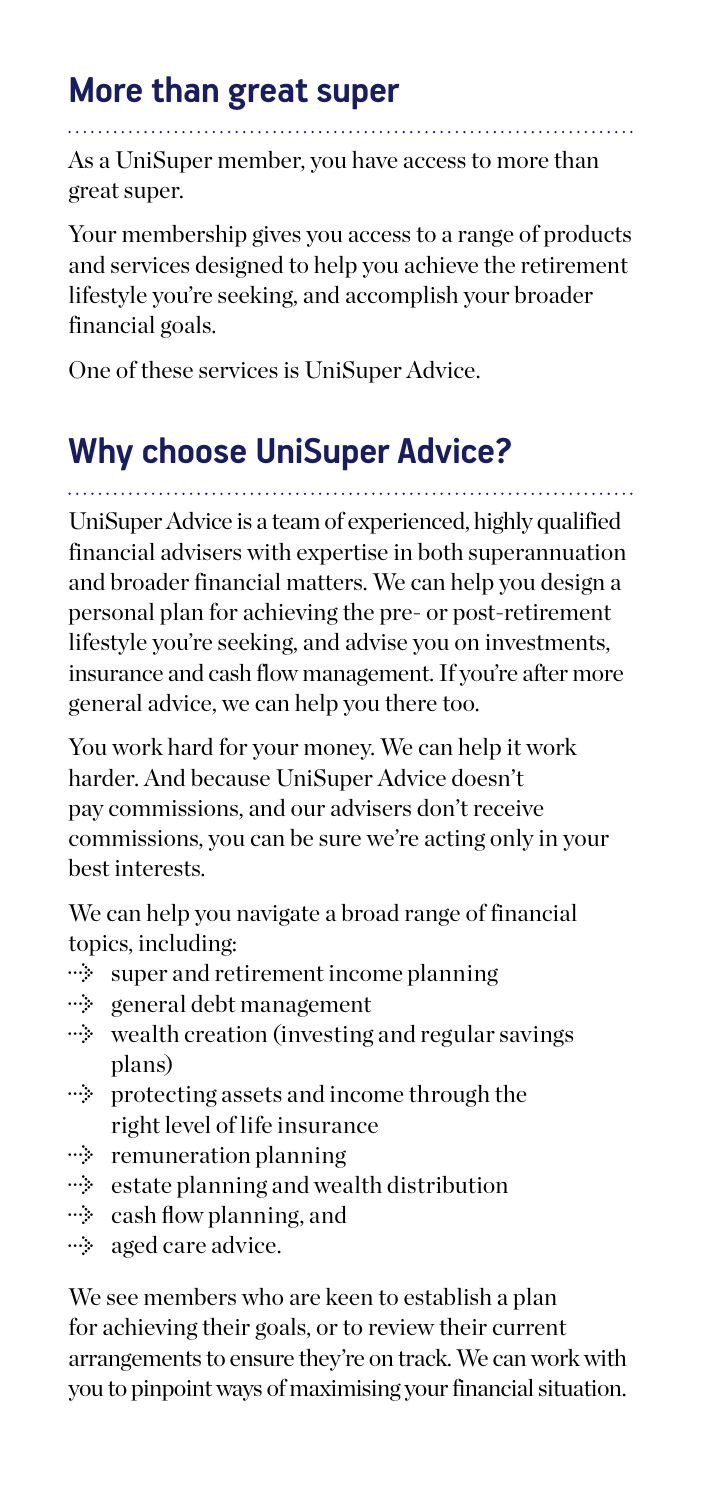## Your advice options

From questions about your super to complex financial matters, our qualified advice team is here to help.

We offer three levels of financial advice:

**GENERAL ADVICE**<br>
This may be the right choice for you if you a<br>
looking for general information about your This may be the right choice for you if you are super or a UniSuper product or service.

Your on-campus consultant is a super specialist who provides general advice in person or over the phone.

Go to **unisuper.com.au/campusbookings** to make an appointment.

**2 SELECT ADVICE**<br>This is a better op<br>tailored advice or This is a better option if you need personal, tailored advice on specific issues that takes into account your unique circumstances. We can help in a range of areas including choosing a super investment strategy, super contributions and insurance. We can discuss your needs over the phone or in person, by appointment.

#### 3 **COMPREHENSIVE ADVICE**

This is the best option if you need advice on multiple issues. Your adviser will take the time to get to know you and understand what's important to you. They'll create a tailored financial strategy and prepare a detailed personal financial plan to help you reach your goals.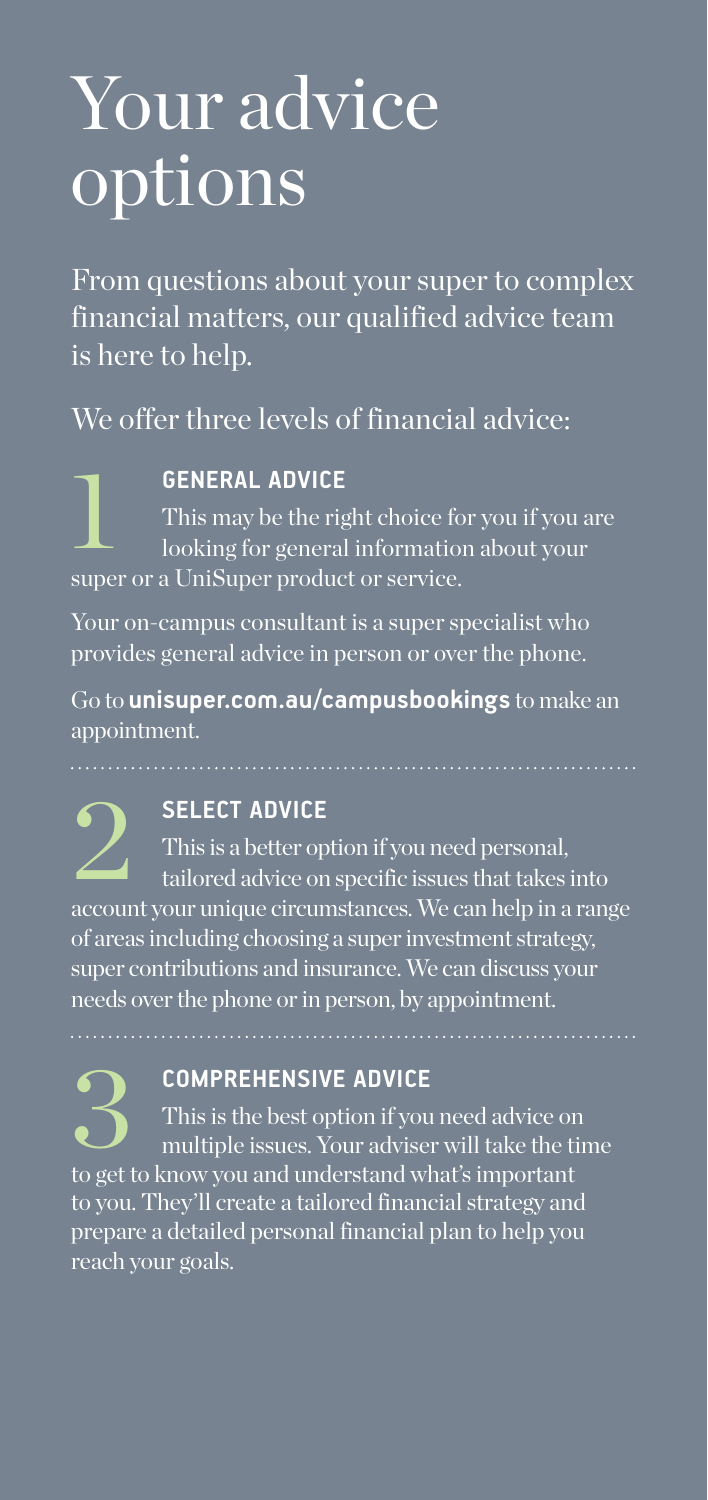Our clients come from all walks of life and have many different needs. Here are some case studies about members we commonly meet.

#### **DEBRA HAS JUST TURNED 50.**

She hasn't paid off her home, and doesn't have enough super to finance the lifestyle she wants to enjoy in retirement.

Debra gets in contact after hearing about UniSuper Advice from a colleague. Our adviser helps her work out a tailored plan for paying off debt sooner and building her retirement savings.

Debra's plan will mean a few changes to how she saves and spends, but she's now confident she'll have things under control when she retires.

#### **ROBERT IS IN HIS EARLY 60S.**

He is keen to continue his research work for as long as possible, but is looking to scale back his hours in the lead-up to retirement.

Robert's financial adviser helps him explore his options for reducing his work hours by a day or two – while still maintaining his current level of income by drawing down part of his super.

She also helps him explore the most tax-effective ways of using his income going forward, including a contribution splitting strategy to help build his wife's super.



#### **FIND OUT MORE**

For more information on the services UniSuper Advice offers, please refer to our *Financial Services Guides*. Note that UniSuper Advice only advises on and deals in products that it has researched and approved.

General advice staff are trained to assist you with all factual and general questions relating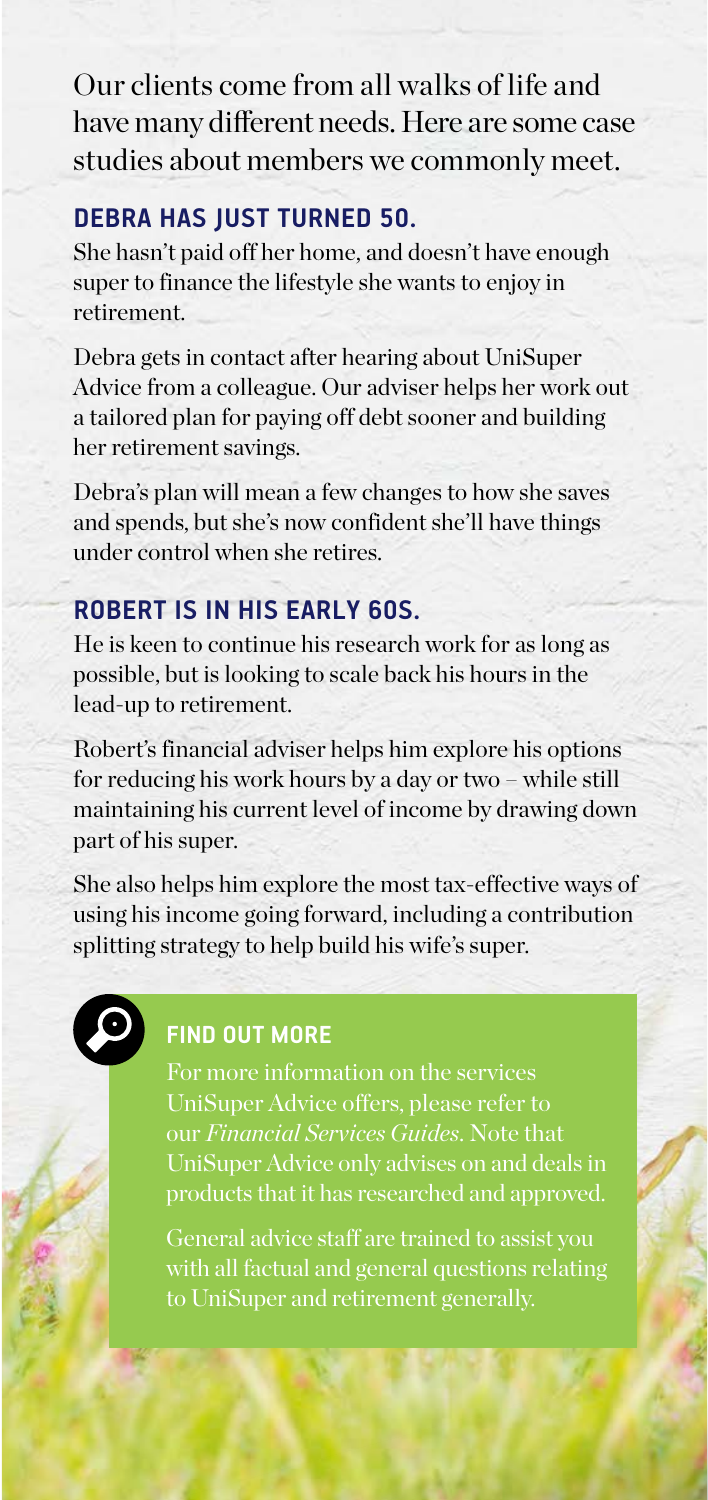

Z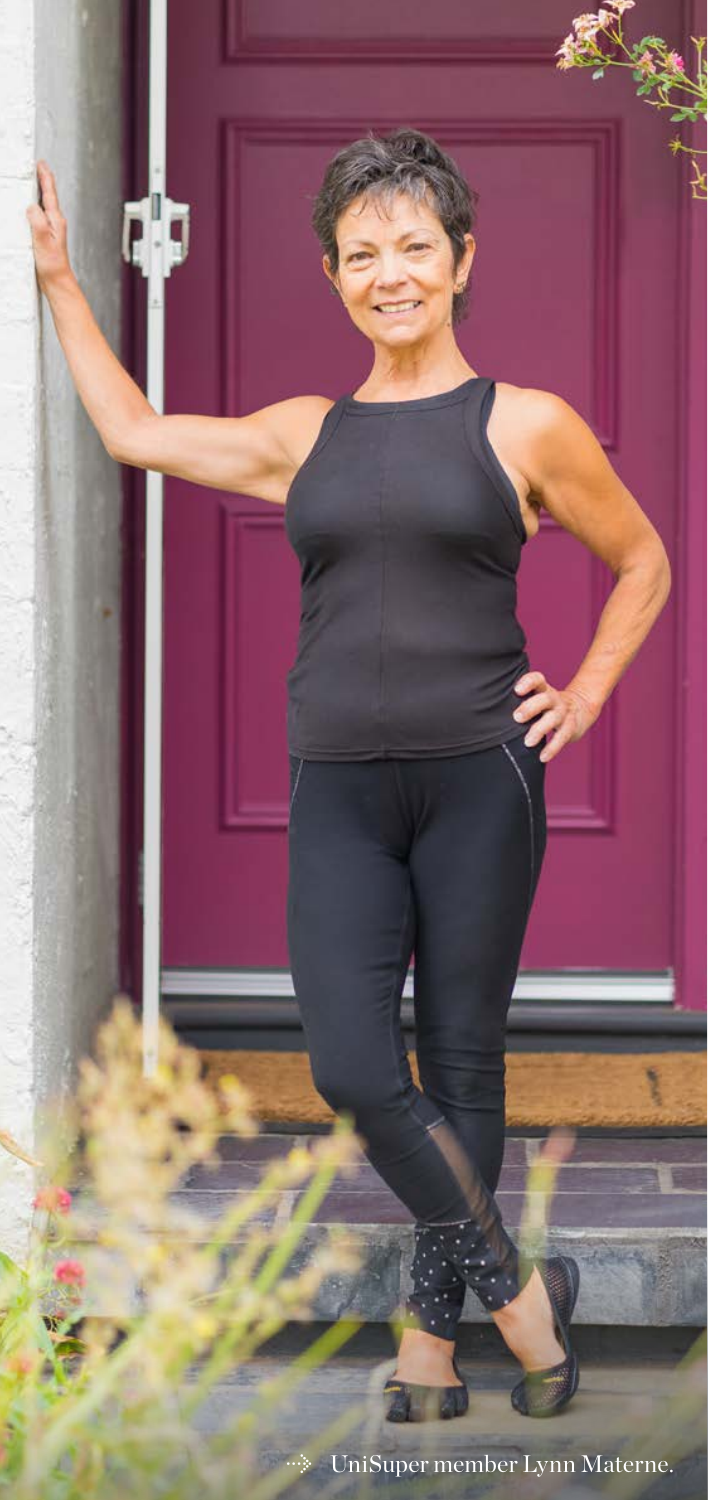#### **Fees**

General advice is provided at no additional charge to UniSuper members.

Phone-based advice and face-to-face advice are provided at either fixed or hourly rates, depending on the extent of your requirements.

After assessing your needs during your first meeting, we will provide you with a quote detailing any potential fees before you decide whether to proceed. You can learn more about our fees in our *Financial Services Guides*.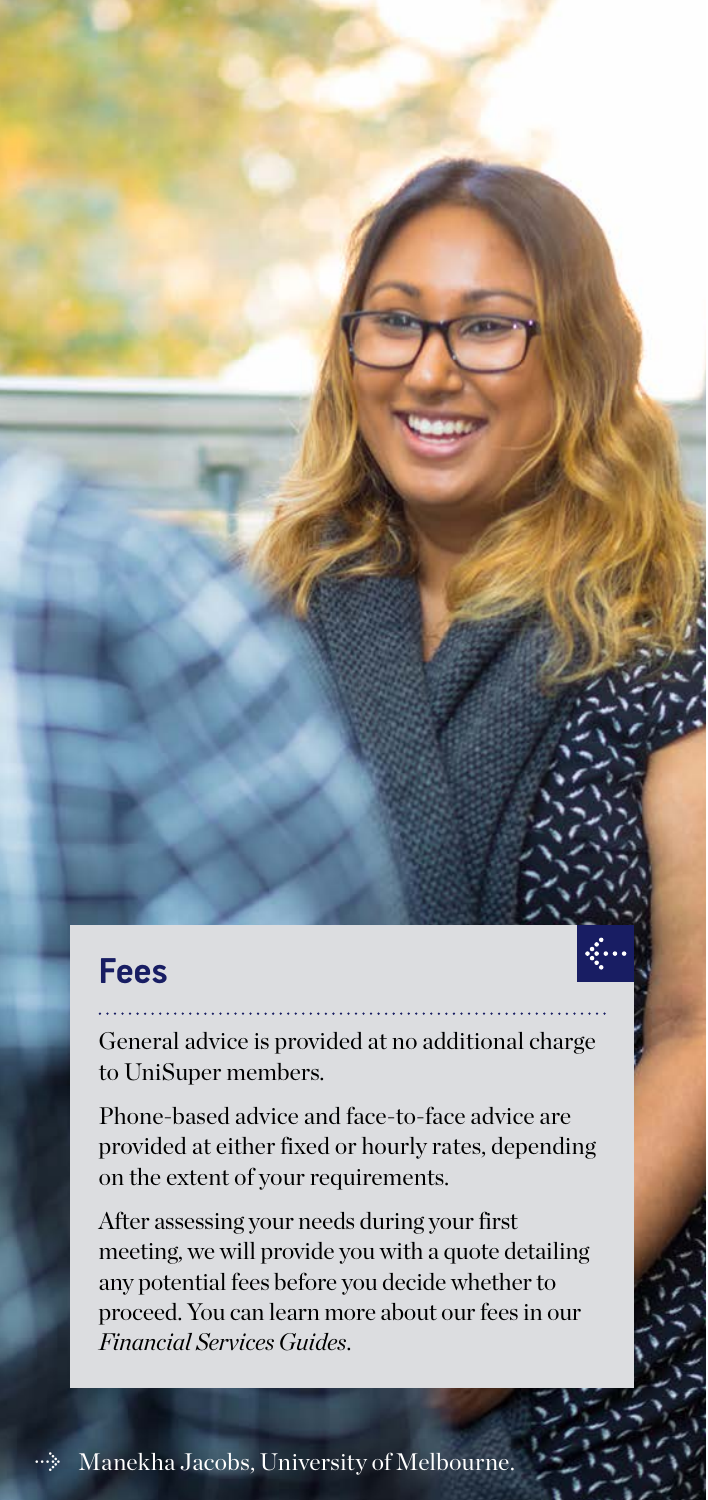#### **About UniSuper Advice**

UniSuper Advice was created after examining the needs of UniSuper members.

We saw an opportunity to provide high quality, competitively-priced advice – without the commissions and trailing fees that reduce members' benefits.

#### **OUR TEAM**

Our team operates Australia-wide. We have experienced advisers servicing all capital cities and major regional centres, and can provide phone consultations.

Every UniSuper financial adviser must meet requirements well above the minimum educational standards in addition to ongoing educational requirements.

UniSuper Advice is a Professional Partner of the Financial Planning Association of Australia (FPA), and every advice office is a designated FPA Professional Practice (the highest designation).

Details of our AFSL and how our advisers are remunerated are provided in our *Financial Services Guides*, available at **unisuper.com.au/advice**.

#### **Next steps**

If you think advice could be right for you, call us on **1800 823 842** and we'll discuss your advice needs.

Together, we'll decide which advice option is best for you, and we'll make an appointment for you to see a suitable adviser.